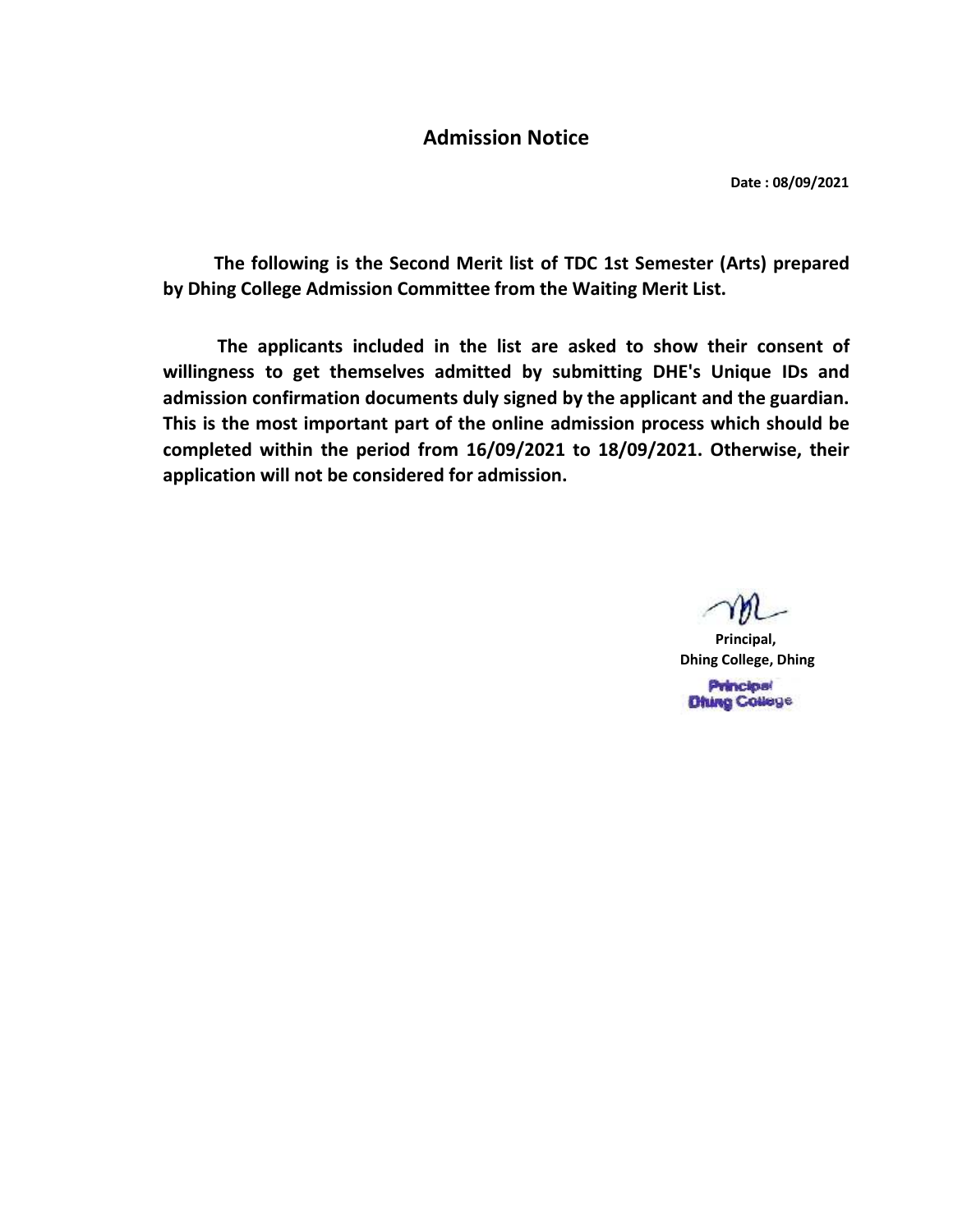## 2nd MERIT LIST (ARTS)

| <b>B.A. 1st Semester Admission 2021</b> |  |
|-----------------------------------------|--|
|-----------------------------------------|--|

| Sl. No.        | <b>Name</b>                | Ph. No.    | Gender | Board        | $PC(\%)$ | <b>Type</b>  |
|----------------|----------------------------|------------|--------|--------------|----------|--------------|
| $\mathbf{1}$   | SHAMIM SULTANA             | 8011929208 | Female | AHSEC        |          | $61.0$ Gen.  |
| $\overline{2}$ | <b>AFRUJA KHATUN</b>       | 9864571128 | Female | <b>AHSEC</b> |          | $60.8$ Major |
| 3              | <b>NASIMA AKTAR</b>        | 6001898785 | Female | AHSEC        |          | $60.8$ Major |
| 4              | UMME HABIBA REZUWANA AHMED | 6001921983 | Female | AHSEC        |          | $60.8$ Major |
| 5              | ROMI SHAHNAZ               | 9954302128 | Female | AHSEC        |          | 60.8 Major   |
| 6              | <b>ARIFUL ISLAM</b>        | 9365002519 | Male   | <b>AHSEC</b> |          | $60.8$ Major |
| 7              | <b>ISBAHUL ISLAM</b>       | 8011880365 | Male   | <b>AHSEC</b> |          | $60.8$ Gen.  |
| 8              | KARIJUL ISLAM              | 9864960507 | Male   | AHSEC        |          | 60.6 Major   |
| 9              | PUROBI KALITA              | 8822088036 | Female | <b>AHSEC</b> |          | 60.6 Major   |
| 10             | <b>UMME SADIKA</b>         | 9085740789 | Female | AHSEC        |          | $60.4$ Major |
| 11             | PARLI HAZARIKA             | 8011822620 | Female | <b>AHSEC</b> |          | $60.4$ Major |
| 12             | <b>MAHFIZ SULTANA</b>      | 8472052951 | Female | AHSEC        |          | 60.4 Major   |
| 13             | <b>MASUMA AKTARA</b>       | 9345515094 | Female | <b>AHSEC</b> |          | 60.2 Major   |
| 14             | <b>MASUMA AKTARA</b>       | 7002811890 | Female | <b>AHSEC</b> |          | 60.2 Major   |
| 15             | <b>JAHANGIR ALAM</b>       | 6002115300 | Male   | AHSEC        |          | $60.2$ Gen.  |
| 16             | <b>BIDYUT SAIKIA</b>       | 8638157746 | Male   | AHSEC        |          | $60.2$ Gen.  |
| 17             | <b>FIRUZ AHMED</b>         | 9365123568 | Male   | AHSEC        |          | 60.0 Gen.    |
| 18             | AJMIN SULTANA              | 6003827516 | Female | AHSEC        |          | 60.0 Gen.    |
| 19             | <b>MAHIA SULTANA</b>       | 8011368870 | Female | <b>AHSEC</b> |          | 59.8 Major   |
| 20             | WAHIDUR RAHMAN             | 6002706328 | Male   | <b>AHSEC</b> |          | 59.8 General |
| 21             | <b>MAHZABIN SULTANA</b>    | 6001863696 | Female | <b>AHSEC</b> |          | 59.8 Major   |
| 22             | MUSHAHIDUR RAHMAN          | 6001510597 | Male   | AHSEC        |          | 59.6 General |
| 23             | <b>TASLIMA KHATUN</b>      | 6900220367 | Female | <b>AHSEC</b> |          | 59.4 Major   |
| 24             | AMIR HAMJA                 | 6003964240 | Male   | AHSEC        |          | 59.4 General |
| 25             | TASLIMA KHATUN             | 6002842293 | Female | <b>AHSEC</b> |          | 59.4 General |
| 26             | SHAMIMA NASRIN             | 9101934243 | Female | AHSEC        |          | 59.4 Major   |
| 27             | APSANA BEGUM               | 9395022526 | Female | AHSEC        |          | 59.2 General |
| 28             | RUMEJA KHATUN              | 6003346230 | Female | <b>AHSEC</b> |          | 59.2 Major   |
| 29             | RIZAUL HOQUE               | 9101134497 | Male   | AHSEC        |          | 59.2 General |
| 30             | <b>SUMAYA KHATUN</b>       | 9957384671 | Female | <b>AHSEC</b> |          | 59.2 Major   |
| 31             | JEMIM AKTER                | 9365430073 | Female | <b>AHSEC</b> |          | 59.0 General |
| 32             | MEHEJAMIN AKHTAR           | 9101035095 | Female | <b>AHSEC</b> |          | 59.0 Major   |
| 33             | <b>NASIMA KHATUN</b>       | 9101510434 | Female | <b>AHSEC</b> |          | 59.0 Major   |
| 34             | <b>ALMIN CHOUDHURY</b>     | 8129138091 | Female | <b>AHSEC</b> |          | 59.0 General |
| 35             | SUHANA KHATUN              | 9074798946 | Female | <b>AHSEC</b> |          | 59.0 General |
| 36             | RUFIDA ANCHARY             | 7896233797 | Female | <b>AHSEC</b> |          | 59.0 Major   |
| 37             | MRIDUSMITA AHMED           | 6002937115 | Female | <b>AHSEC</b> |          | 59.0 Major   |
| 38             | FARJIA BEGUM               | 8474883468 | Female | AHSEC        |          | 58.8 General |
| 39             | <b>FARUK HUSSAIN</b>       | 8822306626 | Male   | AHSEC        |          | 58.6 Major   |
| 40             | <b>HASINA MOMTAZ</b>       | 9101061123 | Female | AHSEC        |          | 58.6 Major   |
| 41             | SHAHNAJ BEGUM              | 9126387942 | Female | <b>AHSEC</b> |          | 58.6 Major   |
| 42             | SABIQUN NEHAR              | 8751094800 | Female | <b>AHSEC</b> |          | 58.6 Major   |
| 43             | <b>FAZILA BEGUM</b>        | 7896482263 | Female | <b>AHSEC</b> |          | 58.6 General |
| 44             | NAJRIN SULTANA             | 7896979542 | Female | AHSEC        |          | 58.4 Major   |
| 45             | SEMIM SULTANA              | 8011663204 | Female | AHSEC        |          | 58.4 Major   |
| 46             | AJIDA KHATUN               | 9864706619 | Female | <b>AHSEC</b> |          | 58.4 Major   |
| 47             | DILBAHAR BEGUM             | 8473050842 | Female | <b>AHSEC</b> |          | 58.3 General |
| 48             | RIFAT PARVEZ               | 9365980211 | Female | AHSEC        |          | 58.2 Major   |
| 49             | MASUMA BEGUM               | 6381916726 | Female | AHSEC        |          | 58.2 Major   |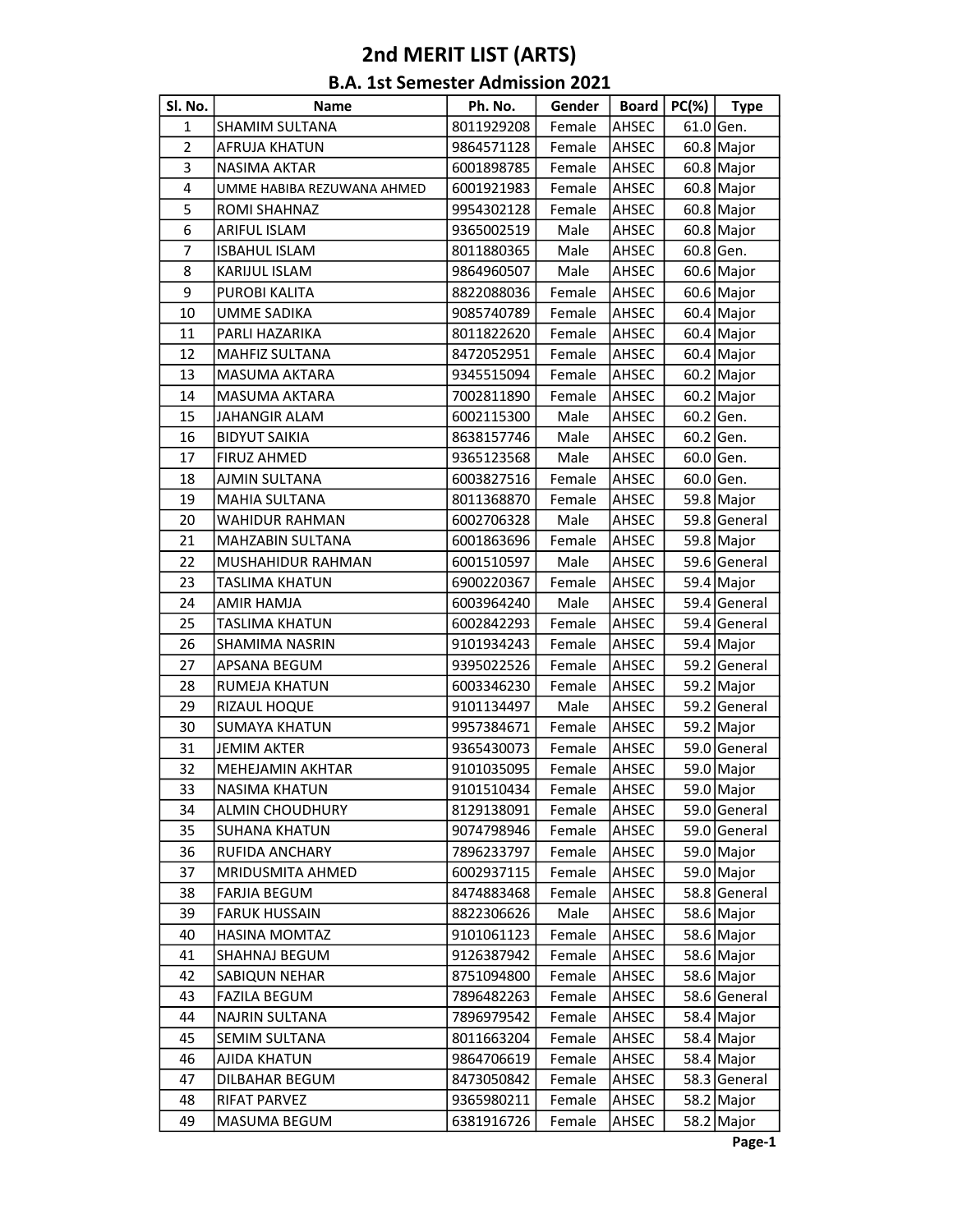| SI. No. | Name                    | Ph. No.    | Gender        | <b>Board</b> | $PC(\%)$ | <b>Type</b>  |
|---------|-------------------------|------------|---------------|--------------|----------|--------------|
| 50      | <b>ZINNATUN NEHAR</b>   | 6002463886 | Female        | AHSEC        |          | 58.2 General |
| 51      | <b>FORIDUL ISLAM</b>    | 6001832202 | Male          | AHSEC        |          | 58.2 Major   |
| 52      | KHALIDA ZIA             | 9957122414 | Female        | AHSEC        |          | 58 Major     |
| 53      | <b>ILZIARA ALAM</b>     | 7399462034 | Female        | AHSEC        |          | 58 Major     |
| 54      | <b>MERCHIN SULTANA</b>  | 7636984754 | Female        | AHSEC        |          | 57.8 Major   |
| 55      | <b>MORIOM KHATUN</b>    | 9707112679 | Female        | <b>AHSEC</b> |          | 57.8 General |
| 56      | <b>SALMA KHATUN</b>     | 7099948064 | Female        | AHSEC        |          | 57.6 Major   |
| 57      | <b>TAIBUR RAHMAN</b>    | 9395111312 | Male          | AHSEC        |          | 57.6 Major   |
| 58      | KHALIDA BEGUM           | 6001974139 | Female        | AHSEC        |          | 57.6 Major   |
| 59      | <b>JYOSHNARA KHATUN</b> | 8099452001 | Female        | AHSEC        |          | 57.6 Major   |
| 60      | <b>MEHDI ALOM</b>       | 9957695121 | Male          | AHSEC        |          | 57.4 General |
| 61      | <b>AISA KHATUN</b>      | 9577065270 | Female        | AHSEC        |          | 57.4 General |
| 62      | PRIYANKA MAHALDAR       | 9365770567 | Female        | AHSEC        |          | 57.4 Major   |
| 63      | SHANIDUL ISLAM          | 9954253068 | Male          | AHSEC        |          | 57.4 Major   |
| 64      | RUHINA WARISH           | 9394950522 | Female        | AHSEC        |          | 57.4 Major   |
| 65      | <b>SUMINA YASMIN</b>    | 9864867558 | Female        | AHSEC        |          | 57.4 Major   |
| 66      | <b>NARGISH SULTANA</b>  | 9601123827 | Female        | AHSEC        |          | 57.4 Major   |
| 67      | <b>HISBUN NAHAR</b>     | 7002901994 | Female        | AHSEC        |          | 57.4 Major   |
| 68      | SAFIQUL ISLAM           | 6003941554 | Male          | AHSEC        |          | 57.4 Major   |
| 69      | MOUSINA SULTANA         | 6000736735 | Female        | <b>AHSEC</b> |          | 57.2 General |
| 70      | SHEIKH SAYEMA SULTANA   | 8099114481 | Female        | AHSEC        |          | 57.2 Major   |
| 71      | RUNA LAILA              | 8822384849 | Female        | AHSEC        |          | 57.2 General |
| 72      | <b>MOJIBUR RAHMAN</b>   | 6901760077 | Male          | AHSEC        |          | 57.2 General |
| 73      | ABADULLAH               | 8761899803 | Male          | AHSEC        |          | 57.2 General |
| 74      | <b>MARJINA KHATUN</b>   | 9707358149 | Female        | AHSEC        |          | 57 Major     |
| 75      | <b>TASLIMA KHATUN</b>   | 7099571921 | Female        | AHSEC        |          | 57 General   |
| 76      | AZGAR ALI               | 8099293882 | Male          | AHSEC        |          | 57 Major     |
| 77      | <b>JESMIN SULTANA</b>   | 9678197029 | Female        | AHSEC        | 57       | General      |
| 78      | RIAZUL ABID             | 6001567302 | Male          | AHSEC        |          | 57 Major     |
| 79      | ROUSANA BEGUM           | 8099918971 | Female        | AHSEC        |          | 56.8 General |
| 80      | <b>MAFIDA KHATUN</b>    | 9707950766 | Female        | AHSEC        |          | 56.8 Major   |
| 81      | <b>IMRANA KHATUN</b>    | 6001230059 | Female        | AHSEC        |          | 56.6 Major   |
| 82      | RUPSANA BEGUM           | 6003940348 | Female  AHSEC |              |          | 56.6 Major   |
| 83      | AJIJUL HOQUE            | 6003164748 | Male          | AHSEC        |          | 56.4 Major   |
| 84      | <b>HASINA KHATUN</b>    | 8399071757 | Female        | AHSEC        |          | 56.4 General |
| 85      | RUNA LILA               | 7099100822 | Female        | AHSEC        |          | 56.4 Major   |
| 86      | <b>HASINA KHATUN</b>    | 6003543989 | Female        | AHSEC        |          | 56.2 General |
| 87      | SHAHANAJ BEGUM          | 6001772544 | Female        | AHSEC        |          | 56.2 General |
| 88      | MUNMI BORDOLOI          | 7099458399 | Female        | AHSEC        |          | 56.2 Major   |
| 89      | <b>HASINA KHATUN</b>    | 8472042758 | Female        | AHSEC        |          | 56.2 Major   |
| 90      | <b>MUSFIKUR ALAM</b>    | 6002853171 | Male          | AHSEC        |          | 56.2 General |
| 91      | <b>UMAR FARUK</b>       | 8099605026 | Male          | AHSEC        |          | 56 General   |
| 92      | SHAKIL AHMED            | 6002975500 | Male          | AHSEC        |          | 56 Major     |
| 93      | AKTARA BEGUM            | 9995851150 | Female        | AHSEC        |          | 56 General   |
| 94      | SHAKIL AHMED            | 8011895798 | Male          | AHSEC        |          | 56 Major     |
| 95      | REJUWANA KHATN          | 9085310025 | Female        | AHSEC        |          | 55.8 General |
| 96      | ALHANA BEGUM AKANDA     | 9954041597 | Female        | AHSEC        |          | 55.8 General |
| 97      | <b>ABDUL REKIB</b>      | 9957010874 | Male          | AHSEC        |          | 55.8 General |
| 98      | MUSHARAF HUSSAIN        | 6901620072 | Male          | AHSEC        |          | 55.6 Major   |
| 99      | RASMINA KHATUN          | 6002746977 | Female        | AHSEC        |          | 55.6 Major   |
| 100     | MEHBUB ALOM             | 6001132179 | Male          | AHSEC        |          | 55.6 Major   |